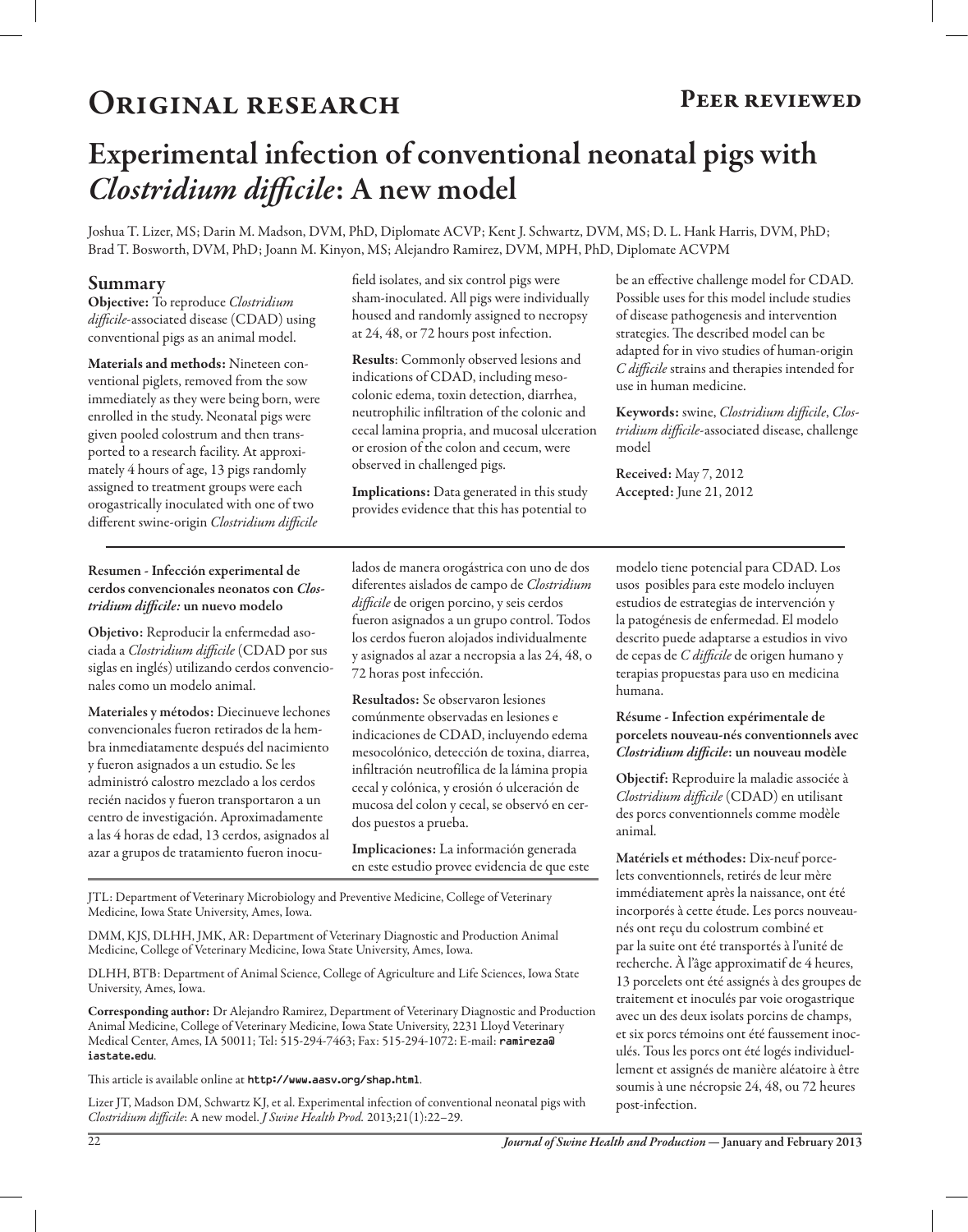Implications: Les données obtenues dans la présente étude montrent le potentiel de ce modèle à être utilisé pour investiguer le CDAD. Les utilisations possibles de ce modèle incluent des études sur la pathogénèse de la maladie et des stratégies d'intervention. Le modèle décrit peut être adapté pour des études in vivo des souches de *C difficile* d'origine humaine ainsi que pour des thérapies destinées à utilisation en médecine humaine.

**C** *lostridium difficile* is a spore-<br>forming, gram-positive bacillus<br>associated with diarrhea in neona<br>pigs and other species. The disease caused forming, gram-positive bacillus associated with diarrhea in neonatal by this bacterium has been described as possibly the most important uncontrolled cause of neonatal diarrhea in pigs.1 *Clostridium difficile* is a principal infectious cause of antibiotic-associated diarrhea in humans, in which antibiotic-mediated disruption of the normal gut flora results in unimpeded growth of *C difficile* upon its introduction to the gut. $<sup>2</sup>$ </sup>

Over the last decade, the incidence of *Clostridium difficile*-associated disease (CDAD) has significantly increased, and the disease is now considered a major cause of neonatal diarrhea within the swine industry.<sup>1</sup> Observations from multiple studies have documented *C difficile* toxin (Tcd) detection in 29% to 50% of tested piglets. $1,3-5$ Morbidity and mortality both average 20%, but mortality rates as high as 50% have been documented.6 A recent study by Hopman et al7 demonstrated that 100% of 71 piglets born to six sows were positive for *C difficile* within 48 hours after birth. Other studies have shown a significant decrease in *C difficile* colonization with age of pigs, with the greatest decline occurring over the first 2 months of life.8

*Clostridium difficile*-associated disease is most commonly observed in 1- to 7-day-old piglets. Described clinical signs may include dyspnea, mild abdominal distention, scrotal edema, and occasional diarrhea.6 Clinical diarrhea, however, is an inconsistent finding.3,4,9 Weaning weights

in affected pigs are approximately 450 to 900 grams below average.1 *Clostridium difficile* may also be an important subclinical issue, as toxin can be detected in apparently healthy piglets.4 Microscopic lesions are limited to the cecal and colonic mucosae and consist of multifocal exudation of mucus, fibrin, and neutrophilic aggregates in the lamina propria, with additional accumulation of neutrophils in the colonic mesentery.2,4-6 The disease in pigs may be spontaneous, exclusive to neonates, and unassociated with antibiotic usage.<sup>4-6,9</sup> Currently, treatment with antibiotics or probiotics has been unsatisfactory,<sup>6</sup> and no licensed immunoprophylactic products are available for CDAD.10

The primary known virulence factors implicated in CDAD are two exotoxins, toxin A (TcdA) and toxin B (TcdB). Toxin A has mild cytotoxic activity, but is primarily an enterotoxin, causing fluid accumulation in the intestine, while TcdB is a potent cytotoxin.4,11-13 Both toxins induce inflammatory effects, including increased vascular permeability and production of proinflammatory cytokines, chemokines, and tumor necrosis factor-α.13,14

Experimentally induced disease has been described in hamsters, mice, rats, and rabbits,2,15 but the importance of this disease in pigs necessitates a species-specific model. A recent study published during the preparation of this manuscript described a challenge model using gnotobiotic pigs.16 While one benefit of using gnotobiotic pigs is the ability to maintain a controlled flora and prevent colonization with potentially pathogenic and confounding ubiquitous organisms, gnotobiotic pigs are more costly, less available, and more labor intensive than standard crossbred conventional pigs and are less representative of a typical pig from a production setting. Working from the hypothesis that CDAD can be experimentally induced in conventional neonatal pigs, the objective of this study was to create a reliable and costeffective model to study *C difficile* in relation to its clinical implication in swine-production medicine. Information gained can be used to further investigate intervention strategies and increase understanding of CDAD in swine.

## Materials and methods

## Animals and housing

The experimental protocol was approved by the Iowa State University (ISU) Institutional Animal Care and Use Committee.

Nineteen conventional neonatal Duroc × (Landrace × Large White) pigs were

enrolled in the study. Neonatal pigs were from a commercial Iowa sow farm. Sows were seropositive for porcine reproductive and respiratory syndrome virus (PRRSV), but were not known to be shedding virus. All pigs in this study were PRRSV-negative by polymerase chain reaction (PCR) testing of sera.17

At the farm of origin, three sows in farrowing crates were cleaned and monitored for signs of parturition. Sows were cleaned with ammonium chloride disposable wipes (Clorox Disinfecting Wipes; The Clorox Company, Oakland, California). The entire rump area of each sow was wiped, with extra scrubbing around the vulvar and perineal regions. Once parturition began, as indicated by active abdominal straining, a surgical drape was placed in the farrowing crate behind the sow. Sows were allowed to farrow naturally, and immediately post delivery, individual piglets were removed from the sow (snatch-farrowed), dried, and placed in a clean plastic tote with supplemental heat. When there was a break in piglets being born, umbilical cords were clamped, cut, and then sprayed with iodine. Colostrum was collected from the farrowing sows, and equal volumes from each sow were pooled. Approximately 1 hour after birth, each neonatal pig received 10 mL of pooled colostrum mixed in the same 60-mL syringe with 20 mL of commercial puppy milk replacer (Esbilac liquid puppy formula; Pet-Ag, Hampshire, Illinois). The 30-mL mixture of colostrum and milk replacer was delivered via orogastric tube (Sovereign 8-gauge rubber French catheter; Tyco Healthcare, Mansfield, Massachusetts). Samples of colostrum were saved and later tested for neutralization of purified TcdA or TcdB in a tissue culture assay using methods previously described.18,19 Pigs were then transported to a Biosafety Level 2 animal facility at ISU. At the research facility, pigs were housed in two identical raised plastic decks partitioned into individual pens (approximately  $0.7 \times 0.7$  m) with solid dividing walls (Figure 1) and individual feeding bowls. All pigs were housed in the same airspace. Room temperature was maintained at 29°C, and heat lamps were suspended over the pigs to keep the immediate environment at 35°C. Pigs were bowl-fed 60 mL commercial puppy milk replacer three times daily, with feedings spaced at approximately 7- to 9-hour intervals.

A number of measures were taken to prevent accidental contamination of all pigs. New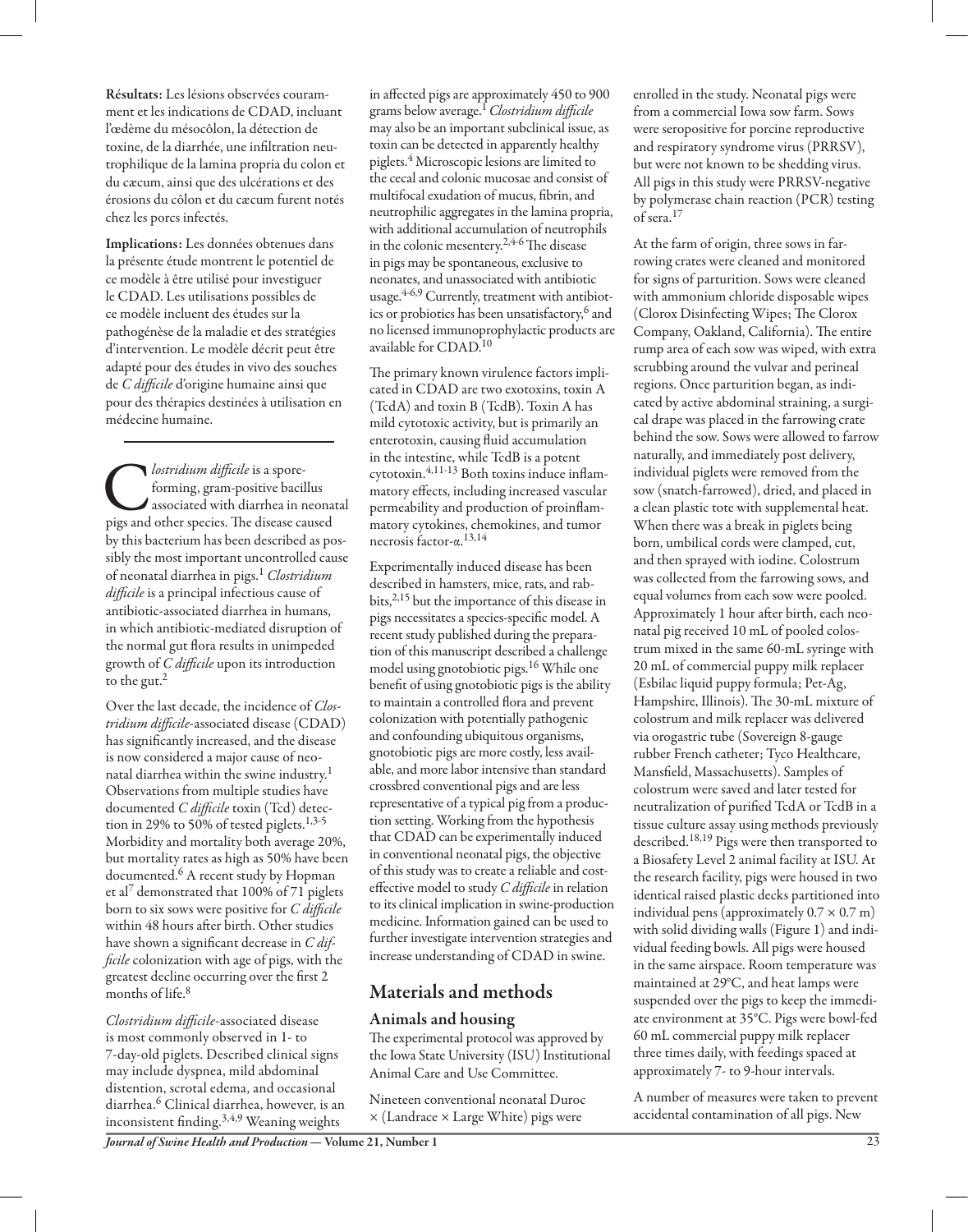**Figure 1**: Neonatal piglets inoculated with *Clostridium difficile* were housed on two raised plastic decks, each partitioned into eight individual pens with solid dividing walls on a common grate.



and disinfected or sterilized totes, surgical drapes, and towels were used for handling the pigs on the sow farm. Designated personnel attended the farrowings, changing disposable gloves after delivery of each piglet, and within the farrowing room, totes were maintained away from crates and other litters. Instruments used for umbilical cord clipping were disinfected, and the rooms used at the research facility were also extensively disinfected. All personnel showered before entering the room in the research facility, gloves were changed before handling each different group of pigs, and dedicated feeding instruments and tubes were used for each pig.

#### Experimental design

Due to space constraints, the study was executed in two identical trials 1 week apart, with pigs randomly assigned, using a random number generator (Excel; Microsoft, Redmond, Washington), to a challenge group  $(n = 6 \text{ or } 7)$  or the control group  $(n = 3)$  per trial. In the event that one isolate did not elicit disease, two different *C difficile* isolates were used. Approximately 4 hours after birth, pigs were orogastrically either shaminoculated (Control) or inoculated with *C difficile* using an 8-gauge rubber French catheter (Sovereign;Tyco Healthcare). At 24, 48, and 72 hours post inoculation (hpi), one

Control pig and two or three pigs per challenged group were randomly selected (using a random number generator; Excel) and euthanized by an intravenous overdose of pentobarbital (Fatal-Plus; Vortech Phamaceutical, Ltd, Dearborn, Michigan). Experimental design is summarized in Table 1.

#### Inoculum

Two different field isolates of *C difficile* were selected for experimental infection (Table 1). Both were isolated at the ISU Veterinary Diagnostic Laboratory from clinical field cases of diarrhea in neonatal pigs from different farms. In both cases, high levels of toxin (4+) in colon content were detected by enzyme-linked immunosorbent assay (ELISA) (*Clostridium difficile* tox A/B II kit; TechLab, Blacksburg, Virginia). Isolates were stored at -80°C until culture preparation.

Lawns of isolates were cultivated on anaerobic brain-heart infusion agar with 0.5% yeast extract and 0.05% L-cysteine and incubated in an anaerobic glovebox (Bugbox; Ruskinn Life Sciences Ltd, Pencoed, Bridgend, Mid Glamorgan, United Kingdom) with an atmosphere of 10% carbon dioxide, 10% hydrogen, and 80% nitrogen at 37°C for 7 days. Lawns were harvested with 5 mL phosphate-buffered saline (PBS; 0.01 M,

pH 7.2) and centrifuged at 10,000*g* for 20 minutes at 4°C. The pellet was washed with 1M KCl:0.5M NaCl, centrifuged as before, and resuspended in 25 mL 50 mM Tris-HCl (pH 7.2) with 10 mg lysozyme per mL. After 1 hour incubation at 37°C, the material was washed three times with 25 mL sterile nanopure water, using the same centrifugation conditions as before. Before centrifugation of the third wash, the spores were counted on a hemacytometer. The pellet was adjusted to a final concentration of approximately 2 × 109 spores per mL in sterile nanopure water and stored at 4°C. Immediately prior to challenge, spores were heat-shocked in a water bath at 80°C for 10 minutes. Brain-heart infusion broth with 0.1% taurocholic acid and 5% fetal bovine serum was added to the heated spore suspension at a concentration of 25% v/v and incubated 1 hour at 37°C. Brain-heart infusion broth was used in place of spores in the sham (Control) inoculum. Toxinotype, ribotype, genus and species identity, and presence of *tcdA* and *tcdB* genes were determined or confirmed by PCR as previously described.20-23

#### Inoculation

Orogastric inoculation was performed for all groups. The sham inoculum for the control group in each trial was 1.25 mL of sterile medium immediately followed by 15 mL of milk replacer. For the treatment groups, 1.25 mL of challenge preparation containing 2 × 109 per mL heat-shocked *C difficile* spores was administered, followed by 15 mL of milk replacer. Challenge material or sham inoculum was administered approximately 3 hours after colostrum. Pigs were allowed access to milk replacer (via bowls) immediately after administration of challenge.

## Sample collection

Rectal swabs for aerobic and anaerobic culture (Culturette; BD, Franklin Lakes, New Jersey) and *C difficile* toxin detection (Stool-Prep; TechLab, Blacksburg, Virginia) were collected from each pig immediately prior to inoculation. A rectal swab for toxin assay was collected from each pig each day post inoculation until necropsy and tested within 1 hour post sampling.

## **Necropsy**

Gross observations at necropsy, including body condition, hydration status, perineal fecal staining, consistency of colonic contents, mesocolonic edema, and visible luminal necrosis, were assessed as previously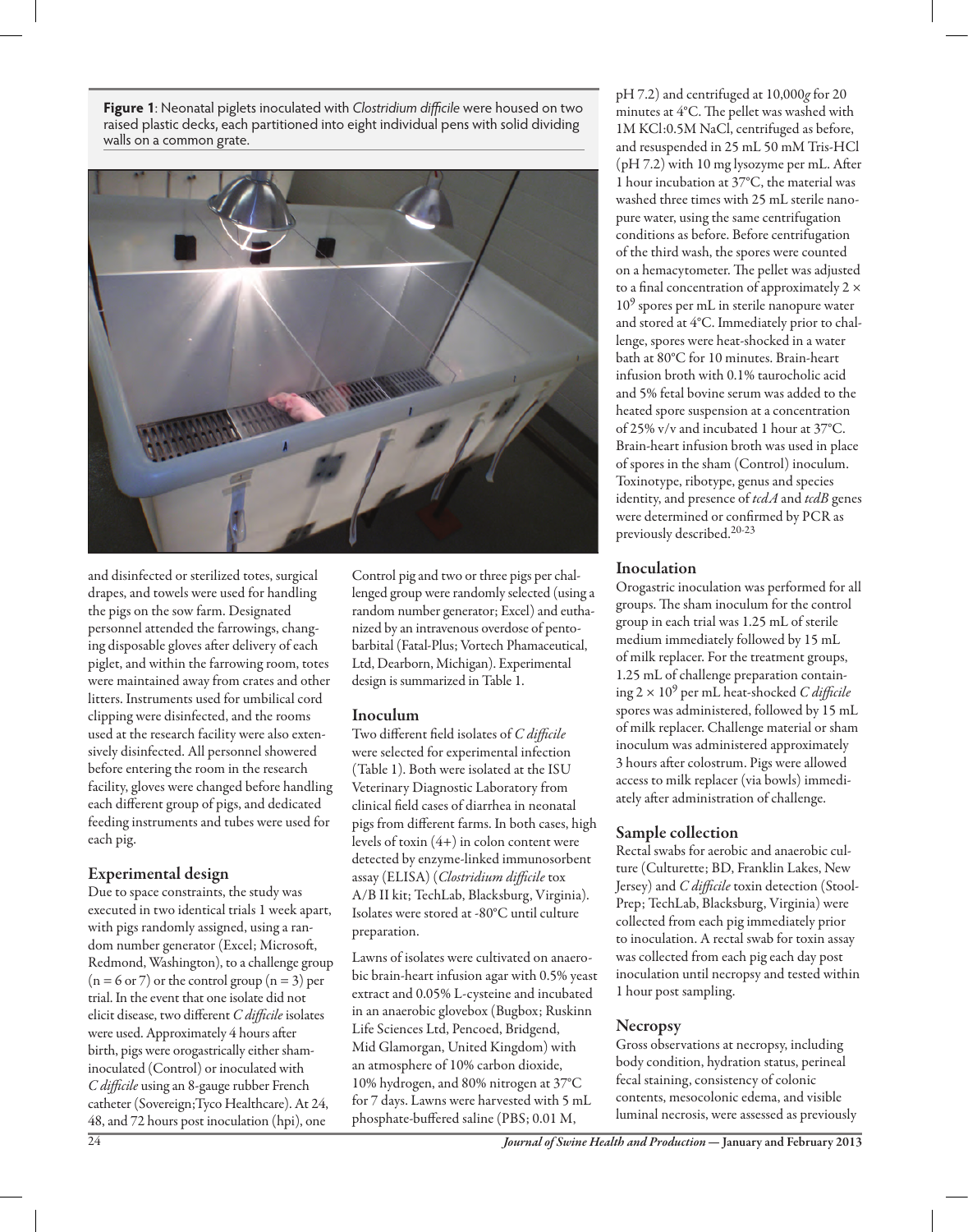**Table 1:** Experimental design for conventional pigs sham-inoculated (Controls) or challenged with two different *Clostridium difficile* field isolates\*

| Inoculum <sub>†</sub>  | Dose (spores/mL) Trial |                  | $\mathbf n$ | No. of pigs necropsied |        |        |  |  |
|------------------------|------------------------|------------------|-------------|------------------------|--------|--------|--|--|
|                        |                        |                  |             | 24 hpi                 | 48 hpi | 72 hpi |  |  |
| <b>Isolate 13912-1</b> | $2 \times 10^9$        |                  |             |                        |        |        |  |  |
| Isolate 15454-1        | $2 \times 10^9$        |                  |             | $\overline{2}$         |        |        |  |  |
| Controls               |                        | 1.2 <sub>1</sub> | -6          |                        |        |        |  |  |

\* Two trials were conducted, with necropsies performed at 24, 48, and 72 hour post inoculation.

† *C difficile* isolates originated from two different animals from different farms in Missouri. Both isolates were ribotype 078, toxinotype V.

Hpi = hours post inoculation

described. $4$  Body condition was scored 0 to  $2(0 = normal, 1 = thin, 2 = enaciated).$ All other assessments were scored 0 to 3  $(0 = normal, 1 = mild, 2 = moderate, 3 =$ severe). Fresh and formalin-fixed tissues were collected with sterilized instruments and included ileum, jejunum, descending colon, cecum, and a cross-section through the spiral colon containing four to five loops. Colonic contents were collected in a sterile plastic cup.

#### Culture and toxin detection

Colonic content and mucosa swabbed from two sections of the spiral colon, approximately 3 to 4 cm long, were combined and cultured on *C difficile* selective agar (CDSA; Remel, Lenexa, Kansas) both directly and after a 30-minute room-temperature incubation of the swab in 0.5 mL 100% ethanol (e-mail communication, 2009, J. G. Songer, Research Professor, ISU; and written communication, 2009, J. M. Kinyon, Assistant Scientist, Clinical Microbiology, ISU). All plates were incubated at 37°C for 48 hours in an anaerobic chamber. Plates were positioned under a Wood's lamp, and two fluorescing colonies with morphology typical of *C difficile* were subcultured to CDSA and incubated at 37°C for 48 hours in an anaerobic chamber. Two fluorescing colonies with typical *C difficile* morphology from these plates were again subcultured on blood agar and incubated at 37°C for 48 hours in an anaerobic chamber. Blood agar plates were examined for pure cultures with typical colony morphology, a characteristic "horse stable-like" odor, and fluorescence under a Wood's lamp. Identity was confirmed by Gram stain revealing long, thin, straight, gram-positive rods, a positive L-proline aminopeptidase disk test (PRO-disc; Remel,

Lenexa, Kansas), $^{24}$  and PCR as previously described.21 Polymerase chain reaction was used for determination of ribotype, toxinotype, and detection of toxin genes in isolates and challenge material using methods described previously.20,22 Pigs received a score of 0 or 1 for negative or positive *C difficile* culture, respectively.

Pooled colon and cecum contents were assayed for *C difficile* toxins with the *Clostridium difficile* tox A/B II kit according to the manufacturer's instructions. This ELISA detects both TcdA and TcdB, but does not differentiate between them. Optical densities of the tests were measured on a microplate ELISA reader and toxin levels were graded on a scale from 0 (no toxin detected) to 4+ (marked toxin detection). This value was used as the toxin score.

Small intestinal contents were tested by routine aerobic, anaerobic, and enrichment culture methods to test for *Salmonella* species, hemolytic or mucoid *Escherichia coli*, and *Clostridium perfringens*. Two samples of cultured hemolytic or mucoid *E coli* and three samples of *C perfringens* were arbitrarily selected for PCR genotyping.25,26

#### Histopathology

Tissue sections were collected in 10% neutral buffered formalin, routinely processed, and stained with hematoxylin and eosin. Tissues were examined by a veterinary pathologist blinded to group designation. Cecum and spiral colon were assessed using 400× magnification for the percentage of goblet cells lining glands, number of neutrophils in the lamina propria, and mucosal alterations (erosions or ulcerations). Additionally, mesenteritis was scored in the spiral colon. Microscopic lesions were evaluated and scored as described previously<sup>4</sup> with the following modifications: addition of a third category for neutrophil numbers in the lamina propria, more detailed (quantifiable) description of mucosal epithelial erosions with addition of an ulceration score, and addition of a mesenteritis category. Scores were reported for the entire examined section of cecum, the four or five loops of spiral colon, and the mesentery. Table 2 summarizes the scoring system for histopathology used in this study. Maximum cecal and colonic scores were 9 and 12, respectively.

## Scoring

Three categories of scores were compared: clinical signs, gross lesions, and microscopic lesions. Clinical signs scores were created by summing scores for body condition, hydration status, and perineum staining (maximum total score of  $8$ ).<sup>4</sup> A pig was considered to be diarrheic if it received a perineum staining score of 1 or greater. Gross lesions scores were created by summing scores for necrotizing lesions, mesocolonic edema, culture, and toxin (maximum total score 13), and the microscopic lesion score was the sum of scores for all histopathology categories in the cecum and colon (maximum total score 21).

## Results

Toxin neutralization was not observed in any of the colostrum samples collected at parturition and fed to piglets.

## Bacterial culture

*Clostridium difficile* was isolated from the colon content of all pigs at necropsy, including controls. All isolates recovered from challenged pigs were ribotype 078, toxinotype V, the same as their respective challenge isolates. Toxinotypes 0, V, and IIIb and ribotypes 078 and 027 were recovered from control pigs. Day 0 rectal culture for *C difficile* was negative for all but one pig in challenge isolate group 15454-1. In that pig, a single colony was cultured after ethanol incubation, but there was no growth from the direct culture. No *Salmonella* species was isolated from any pig. Hemolytic *E coli* was isolated from the intestinal contents of one of the 19 pigs (5.2%). Upon genotyping, this isolate was nontoxigenic. *Clostridium perfringens* was isolated from the intestinal contents of 14 of the 19 pigs (73.6%). Three *C perfringens* isolates were randomly selected for genotyping and were positive for alpha and beta-2 toxins.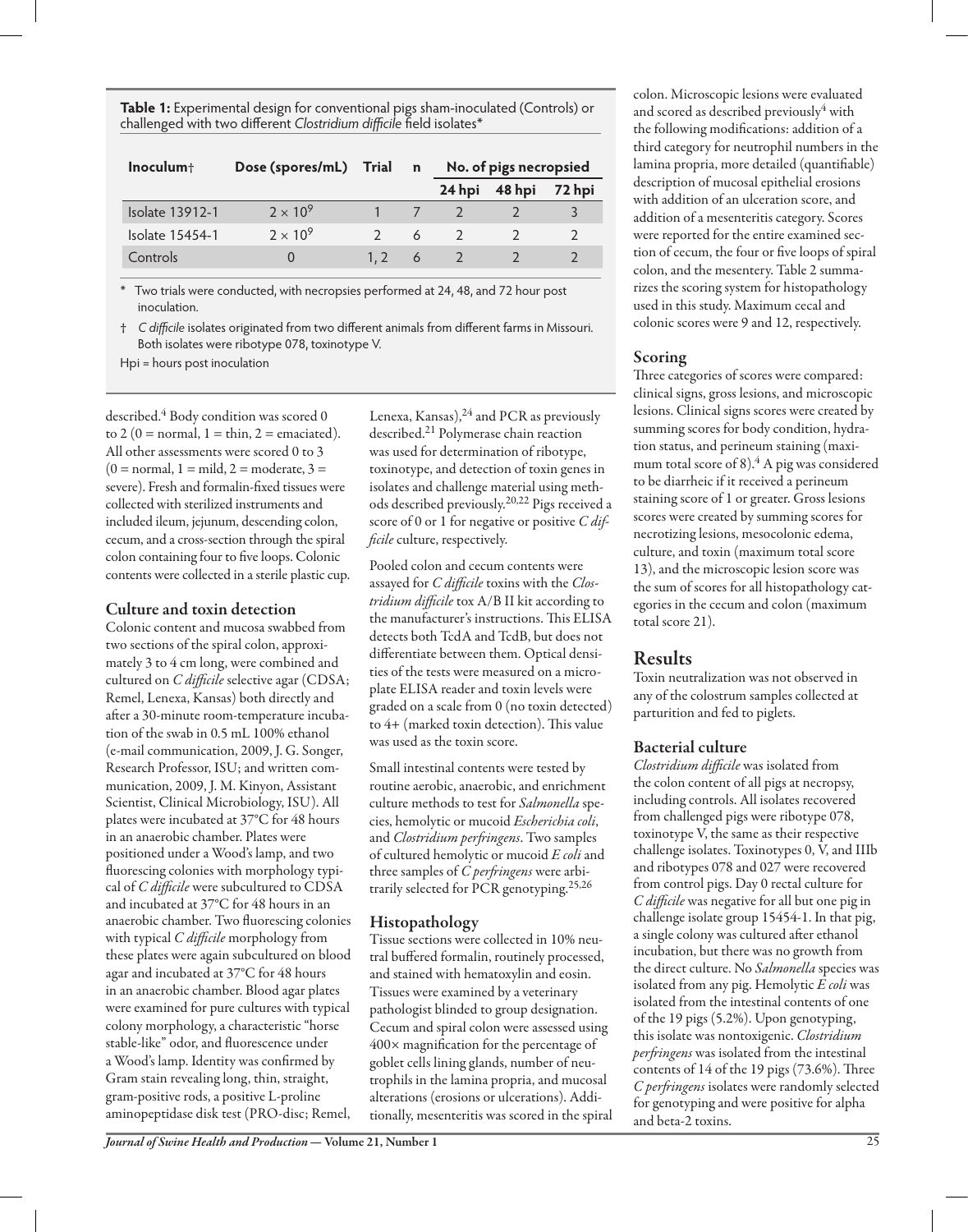**Table 2:** Scoring system for intestinal histopathology in neonatal pigs inoculated with *Clostridium difficile* or sham-inoculated and necropsied 24, 48, or 72 hours later

| <b>Score</b>   | Lesion                                                         |  |  |  |  |  |  |  |  |
|----------------|----------------------------------------------------------------|--|--|--|--|--|--|--|--|
|                | Goblet cell loss (cecal and colonic mucosae)                   |  |  |  |  |  |  |  |  |
| $\Omega$       | Normal                                                         |  |  |  |  |  |  |  |  |
| 1              | < 25% goblet cells in two or more adjacent glands              |  |  |  |  |  |  |  |  |
| $\overline{2}$ | 30%-50% of glands with < 25% goblet cells                      |  |  |  |  |  |  |  |  |
| 3              | > 50% of glands with < 25% goblet cells                        |  |  |  |  |  |  |  |  |
|                | Polymorphonuclear neutrophils (PMNs) (colonic lamina propria)* |  |  |  |  |  |  |  |  |
| $\mathbf{0}$   | $0 - 3$                                                        |  |  |  |  |  |  |  |  |
| 1              | $4 - 20$                                                       |  |  |  |  |  |  |  |  |
| $\overline{2}$ | $21 - 50$                                                      |  |  |  |  |  |  |  |  |
| 3              | > 50                                                           |  |  |  |  |  |  |  |  |
|                | Colonic mucosal epithelial alterations+                        |  |  |  |  |  |  |  |  |
| $\Omega$       | Normal                                                         |  |  |  |  |  |  |  |  |
| 1              | Rare mucosal erosions ( $\leq 4$ )                             |  |  |  |  |  |  |  |  |
| $\overline{2}$ | $\geq$ 5 erosions                                              |  |  |  |  |  |  |  |  |
| 3              | $\geq 1$ ulceration(s)                                         |  |  |  |  |  |  |  |  |
|                | <b>Mesenteritis</b>                                            |  |  |  |  |  |  |  |  |
| $\Omega$       | None (normal)                                                  |  |  |  |  |  |  |  |  |
| 1              | Mild infiltrate                                                |  |  |  |  |  |  |  |  |
| $\overline{2}$ | Moderate                                                       |  |  |  |  |  |  |  |  |
| 3              | Severe                                                         |  |  |  |  |  |  |  |  |
|                |                                                                |  |  |  |  |  |  |  |  |

\* PMNs counted in the entire section using 400× magnification.

† Erosions or ulcerations counted in the entire section using 400× magnification.

## Clinical signs

Clinical signs data are listed in Tables 3 and 4. At 24 hpi, all pigs had normal to thin body condition, and all were normally hydrated with no diarrhea. Half of the control pigs had diarrhea, mild to moderate dehydration, and a thin body condition at the later time points, whereas most of the challenge pigs had severe diarrhea (six of nine; 66.7%), mild to moderate dehydration (five of nine; 55.6%), and thin or emaciated body condition (four of nine; 44.4%).

#### Gross lesions

Gross-lesion data are summarized in Tables 3 and 4. Mesocolonic edema was observed in two of the six control pigs (33.3%) across all time points, but colon contents in most (three of four; 75.0%) became pasty or watery with time. Mesocolonic edema (12 of 13; 92.3%) (Figure 2) and loose colon contents (10 of 13; 76.9%) were observed in most of the challenged pigs, increasing in

severity with time. Grossly visible necrotizing mucosal lesions were not observed in any of the pigs.

#### Microscopic lesions

Microscopic lesions (Tables 3 and 4) were observed in half of the controls. While most were minor, one pig did have severe lesions, scoring 3 for neutrophilic infiltration in the colonic mucosa. Nearly all of the challenged pigs (11 of 13; 84.6%) had microscopic lesions, and seven of these 13 (53.8%) pigs had moderate to severe lesions. Three severely affected pigs had characteristic fibrinonecrotic "volcano lesions" (Figure 3). Microscopic lesion scores for challenged pigs were highest at 48 hpi.

#### Toxin

Prior to sham-inoculation or challenge with *C difficile*, rectal swabs from all pigs were negative for toxins A and B. Toxin data at necropsy are summarized in Tables 4 and 5. Toxin was

detected in half of the control pigs (three of six; 50.0%) and in most of the challenged pigs (10 of 13; 76.9%). As with microscopic lesions, toxin scores in challenged pigs were highest at 48 hpi. Two challenged pigs (15.4%) had moderate fecal toxin scores (2 or 3) before the day of necropsy, but toxin was not detected in these pigs at necropsy.

All challenge and recovered isolates possessed genes for TcdA and TcdB as determined by PCR. Fecal toxin was detected in four of 13 challenged pigs (30.8%) at least once during the study, but toxin was not detected in colonic content at necropsy in these pigs. In a smaller number of challenged pigs (two of 13; 15.4%), toxin was detected in colon content but never in fecal swabs.

## Discussion

In this study, disease was reproduced by both challenge isolates that had been initially recovered from field cases. Commonly observed lesions and indications of CDAD, including mesocolonic edema, toxin, diarrhea, and microscopic lesions, were observed in challenged pigs. The hallmark volcano lesions resulting from excessive neutrophil exudation into the gut lumen were observed in 23.1% of the pigs. These observations are similar to those described by others<sup>4-6</sup> in naturally occurring field cases.

Additionally, the current study was able to reproduce signs of disease after administration of colostrum and without starvation or antibiotic pretreatment, which may be required in other animal models of CDAD.16 The data from this study demonstrated that clinical signs and both gross and microscopic lesions were generally more severe at 48 and 72 hpi than at 24 hpi. This is of use to future studies, as some time is required for the disease to fully develop. Though it could not be statistically demonstrated due to the small sample size, there is a slight observable trend in diminishing disease severity from 48 to 72 hpi that suggests lesions may decrease if the period between inoculation and necropsy is longer.

Though the scores of the controls were generally lower than those of the challenged pigs, the number of controls per necropsy is a limiting factor, as a reliable statistical analysis is not possible. The small sample size, as well as the study design, allowed for only two or three challenged pigs to be compared to a single control pig at any given necropsy. Because of the small number of comparisons, care must be taken in interpreting the data. For instance, mean scores for clinical signs,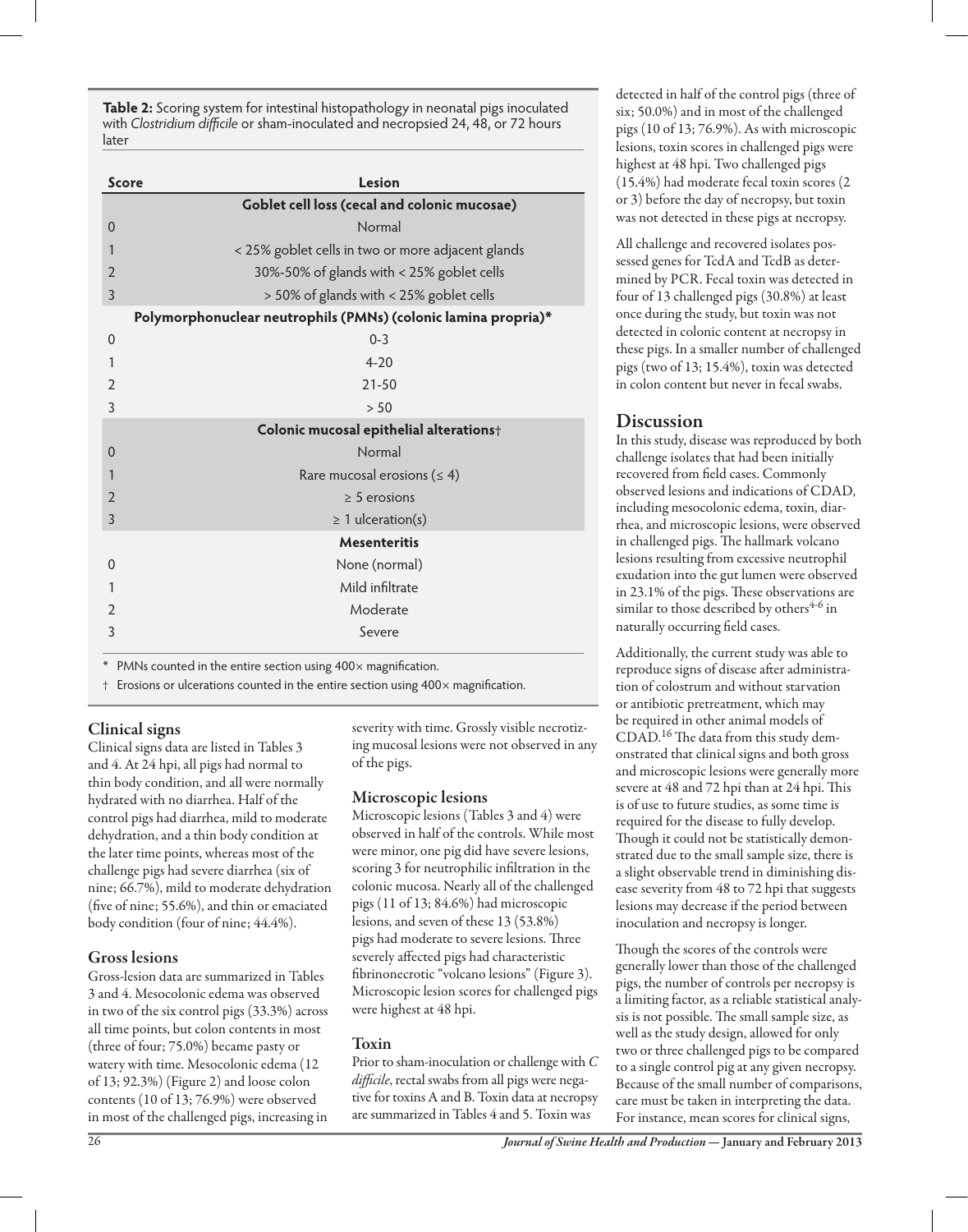**Table 3:** Mean scores\* at necropsy for clinical signs, gross lesions, and microscopic lesions in the colonic lamina propria in neonatal pigs at three time points post orogastric inoculation of a *Clostridium difficile* isolate or sham-inoculation (Controls)

|                | 24 hpi         |                 |              |             | 48 hpi         |                 |              |             | 72 hpi         |                       |              |             |
|----------------|----------------|-----------------|--------------|-------------|----------------|-----------------|--------------|-------------|----------------|-----------------------|--------------|-------------|
| <b>Isolate</b> | $\mathbf n$    | <b>Clinical</b> | Lesions (SD) |             | n              | <b>Clinical</b> | Lesions (SD) |             | $\mathbf n$    | <b>Clinical</b>       | Lesions (SD) |             |
|                |                | signs<br>(SD)   | <b>Gross</b> | <b>Hist</b> |                | signs<br>(SD)   | Gross        | <b>Hist</b> |                | signs<br>(SD)         | <b>Gross</b> | <b>Hist</b> |
| 13912-1        |                | 0(0)            | 2.5(0.7)     | 0(0)        | $\overline{2}$ | 1.0(1.4)        | 8.5(2.1)     | 12.0(1.4)   | 3              | 3.0(2.6)              | 5.0(0)       | 9.0(7.2)    |
| 15454-1        | $\overline{2}$ | 0.5(0.7)        | 2.5(0.7)     | 2.0(1.4)    | 2              | 4.0(1.4)        | 6.0(1.4)     | 11.5(6.4)   | $\overline{2}$ | 6.5(0.7)              | 5.5(0.7)     | 6.5(6.4)    |
| Controls       | 2              | 0.5(0.7)        | 2.0(0)       | 0.5(0.7)    | 2              | 2.0(2.8)        | 5.0(2.8)     | 6.5(9.2)    | $\overline{2}$ | $3.5(3.5)$ $2.5(0.7)$ |              | 1.0(1.4)    |

\* Experimental design described in Table 1. Scoring system for microscopic lesions defined in Table 2 (maximum score 21). Gross lesions scores were summed for necrotizing lesions, mesocolonic edema, culture for *C difficile*, and detection of *C difficile* TcdA and TcdB toxins by enzyme-linked immunosorbent assay (maximum total score 13).

Hpi = hours post inoculation; SD = standard deviation; Hist = histologic (microscopic) lesions.

**Table 4:** Numbers of neonatal pigs showing clinical signs, positive for *Clostridium difficile* toxin,\* or with microscopic intestinal lesions at necropsy at 24, 48, or 72 hours after orogastric inoculation of *C difficile* or sham-inoculation (Controls)†

| Group                               | <b>Mesocolonic</b><br>edema (%) | <b>Toxin</b><br>$(\%)$ | <b>Diarrhea</b><br>$(\%)$ | Neutrophilic<br>infiltration (%) |         |         | Mucosal epithelial<br>alteration + (%) |
|-------------------------------------|---------------------------------|------------------------|---------------------------|----------------------------------|---------|---------|----------------------------------------|
|                                     |                                 |                        |                           | Colon                            | Cecum   | Colon   | Cecum                                  |
| Challenged<br>groups§<br>$(n = 13)$ | 12(92.3)                        | 10(76.9)               | 7(53.8)                   | 9(69.2)                          | 8(61.5) | 7(53.8) | 2(15.3)                                |
| Controls<br>$(n = 6)$               | 2(33.3)                         | 3(50.0)                | 2(33.3)                   | 2(33.3)                          | 1(16.7) | 1(16.7) | 0(0.0)                                 |

\* Colon contents tested by enzyme-linked immunosorbent assay for *C difficile* TcdA and TcdB toxins.

† Study design described in Table 1.

‡ Erosions or ulceration.

§ Group challenged with isolate 13912-1 ( $n = 7$ ) plus group challenged with isolate 15454-1 ( $n = 6$ ).

gross and microscopic lesions, and fecal and colon content toxin for each necropsy period may be misleading, as the means are based on observations of only two or three pigs. Thus, an outlier value may have considerable influence and effect on the overall outcome and perception of differences in disease.

The fact that the controls were not completely free of *C difficile* or other potentially pathogenic organisms at necropsy does reveal one disadvantage of the method of snatch-farrowing conventional pigs and underscores the fact that a full understanding of *C difficile* transmission in swine is lacking.16 Although extensive precautions were taken to avoid contaminating the pigs, contamination still occurred. Some controls may have been inadvertently contaminated, as they shared the same room and raised grate flooring as the challenged pigs. It is also possible that the signs and isolation of *C difficile* resulted from exposure to the organism at the farm of origin, as supported by the toxinotypes and ribotypes recovered from these pigs, which did not match those of the isolates used in the challenge. The overwhelming dose of spores administered to the challenged pigs may have masked recovery of the ribotypes and toxinotypes isolated from the controls.

A recent study published after the completion of this work described spores isolated from the air around infected human patients.27 While there is still potential for unintended exposure at the farm, this risk can be mitigated in future studies by housing challenged and control piglets in separate rooms. Regardless of precautions to prevent accidental cross-contamination, transmission of disease occurred much more easily

than is the current belief. Hopman et al<sup>7</sup> recently showed that in a production setting, piglets can become positive for *C difficile* within 1 hour post partum, while caesarianderived piglets remained negative for the 21 days they were kept in sterile incubators, information that was not available at the time of this study.

*Clostridium perfringens* type A was isolated from most of the pigs (73.6%). This was expected, as this organism is commonly found in most commercial farms and is considered normal microbiota of the neonatal intestinal tract. This does potentially confound some of the data, but it is impossible to determine how the overall outcome may have been affected by the presence of *C difficile* of farm origin. Reports have shown that commensal and pathogenic *C perfringens* type A strains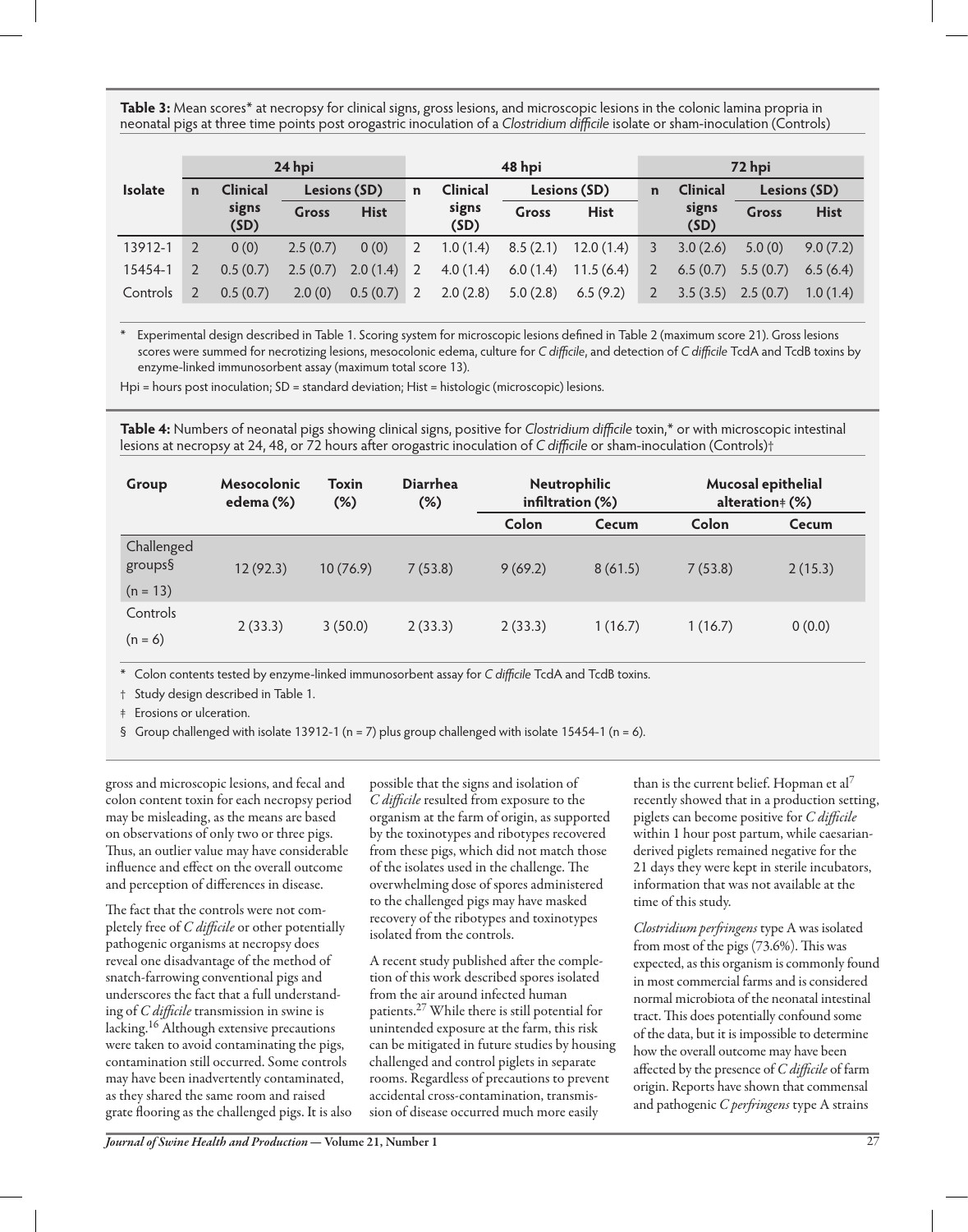**Figure 2**: Marked mesocolonic edema in the spiral colon of a neonatal pig inoculated with *Clostridium difficile* (isolate 13912-1) 48 hours previously.



**Figure 3**: Spiral colon of a neonatal pig inoculated with *Clostridium difficile* (isolate 13912-1) 48 hrs previously. The colonic glands are lined with hyperplastic enterocytes with decreased goblet cells; numerous neutrophils infiltrate the lamina propria. Focally there is a mucosal ulceration associated with necrotic cellular debris (volcanic lesion; arrow) (hematoxylin and eosin stain, original magnification × 200). Bar = 100 μm.



cannot be differentiated. While it is possible that farm strains may have contributed to diarrhea or development of lesions, little is known about the pathogenesis of *C perfringens* A in pigs, and its isolation from a diarrheic piglet may not indicate that it is the cause of disease.28,29 Hemolytic *E coli* was isolated from a single pig, which was less likely to be problematic, as genotyping revealed that the isolate was nontoxigenic.

This study has raised additional points of interest that may require further investigation and could employ the use of this model of CDAD. If disease is dose dependent, determining the minimum infectious dose could aid in the study of disease transmission. Studying the roles of different toxinotypes in disease can benefit understanding of existing epidemic strains and allow for identification of other strains with epidemic potential. The model can also be used to determine if the presence of potentially pathogenic secondary bacteria, such as *E coli* or *C perfringens,* have an influence on development or severity of CDAD. Such information could add to existing knowledge of disease pathogenesis, as well as facilitate disease control strategies in swine-production centers. Perhaps the most promising use for the model and pressing need for control of CDAD in swine and humans is evaluation of intervention strategies.

## Implications

- CDAD can be successfully reproduced in a conventional neonatal piglet model.
- • Possible uses for this model include studies of disease pathogenesis and intervention strategies.
- • The model can be adapted for in vivo studies of human-origin *C difficile* strains and therapies intended for use in human medicine.

#### Acknowledgments

Funding for this project was supported by the National Pork Board. The authors would like to thank Hien Trinh at the University of Arizona and Dr Maja Rupnik at the Institute of Public Health Maribor, Maribor, Slovenia, for toxinotyping the *Clostridium difficile* isolates; Dr Scott Weese at the University of Guelph, Ontario, for ribotyping and additional toxinotyping; and Stephen Gaul in the Harris Lab for assistance with spore preparation and PCR.